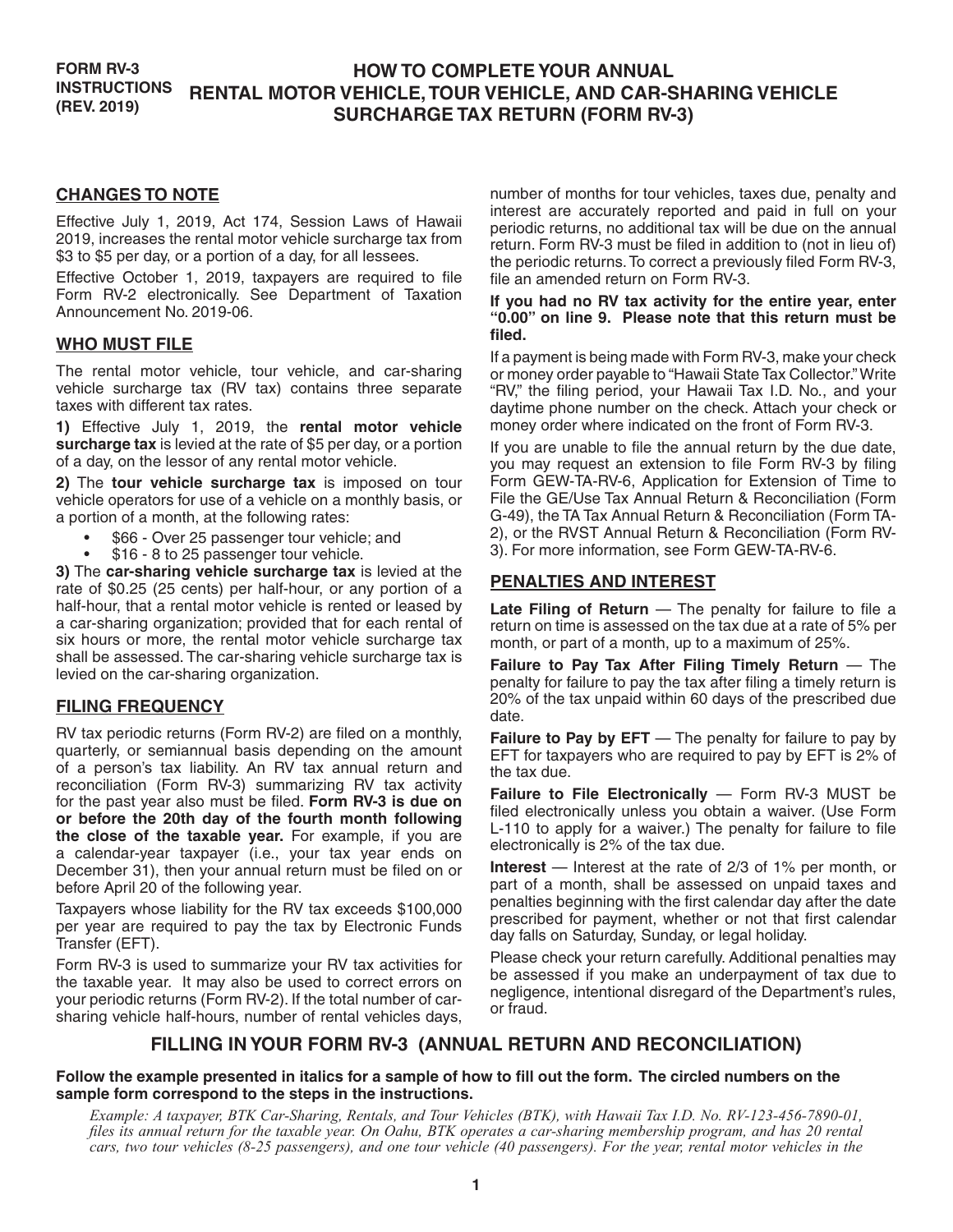*car-sharing membership program were rented for 14,402 car-sharing vehicle half-hours.\* The 20 rental cars were rented for 6,900 rental days, all of which occurred after June 30, 2019. Of the two tour vehicles (8-25 passengers), one was out of service for two months, otherwise both tour vehicles were in service for at least a portion of each month, giving BTK a total of 22 "tour vehicle-months," all of which were after December 31, 2018. The tour vehicle (40 passengers) was in service for all 12 months, for a total of 12 "tour vehicle-months," all of which were after December 31, 2018.*

**\*Note**: The taxpayer must have an average paid use period of six hours or less across all vehicles rented.

# **THE TOP OF THE TAX RETURN** *(fig. 3.0) (fig. 3.1)*

**STEP 1** — Enter the numeric (two digit) month, day, and (four digit) year your tax year ends in the area provided on the top of page 1 and of page 2.

**STEP 2** — Write your name in the area provided on the top of page 1 and of page 2.

**STEP 3** — Enter your Hawaii Tax I.D. No. in the area provided on the top of page 1 and of page 2.

**STEP 4** – Enter the last 4 digits of your FEIN or SSN in the area provided on the top of page 1 and of page 2.

# **COMPUTING THE TAXES** *(fig. 3.2) (fig. 3.3)*

**STEP 5** — On page 1, complete lines 1 through 4, Columns A through D, reporting the total amount in each district for the tax year.

*BTK had 14,402 car-sharing vehicle half-hours for Oahu, and has entered that figure in Column A, line 1. BTK had 6,900 rental days for rental motor vehicles on Oahu after June 30, 2019 and has entered that figure* 

|              |                                    | 3<br>2020<br>$\overline{1}$<br>$\overline{2}$<br>NAME:BTK Car-Sharing, Rentals, and Tour Vehicles |                                                                                                                 | <b>HAWAIITAX I.D. NO. RV</b> 1 2 3 4 5 6 7 8 9 0 0 1<br>Last 4 digits of your FEIN or SS                                   | 12 34                                                                                                                          |                       |
|--------------|------------------------------------|---------------------------------------------------------------------------------------------------|-----------------------------------------------------------------------------------------------------------------|----------------------------------------------------------------------------------------------------------------------------|--------------------------------------------------------------------------------------------------------------------------------|-----------------------|
|              | fig. 3.0<br>FORM RV-3 (REV. 2019). |                                                                                                   |                                                                                                                 |                                                                                                                            |                                                                                                                                | PAGE                  |
|              |                                    | Name:<br>HAWAII TAX I.D. No.                                                                      | RV                                                                                                              |                                                                                                                            |                                                                                                                                |                       |
|              |                                    | Last 4 digits of your FEIN or SSN                                                                 |                                                                                                                 | <b>TAX YEAR ENDING</b>                                                                                                     |                                                                                                                                |                       |
|              |                                    |                                                                                                   |                                                                                                                 |                                                                                                                            |                                                                                                                                |                       |
|              | fig. 3.1                           | <b>COLUMN A</b>                                                                                   | <b>COLUMN B</b>                                                                                                 | <b>COLUMN C</b>                                                                                                            | COLUMN D                                                                                                                       |                       |
|              |                                    | Car-Sharing Vehicle<br>Surcharge Tax - Enter the<br>Number of Car-Sharing Vehicle<br>Hall-Hours   | Rental Motor Vehicle<br>Surcharge Tax - Enter the<br>Number of Rental Motor Vehicle<br>Days AFTER June 30, 2019 | Tour Vehicle Surcharge Tax -<br>Enter the Number of Tour Vehicles<br>Carrying 8 - 25 Passengers<br>AFTER December 31, 2018 | Tour Vehicle Surcharge Tax —<br>Enter the Number of Tour Vehicles<br>Carrying 26 or More Passengers<br>AFTER December 31, 2019 |                       |
| 1            | OAHU DISTRICT                      | 5<br>4,402                                                                                        | 6,900                                                                                                           | 5<br>22                                                                                                                    | 5<br>12                                                                                                                        | 1                     |
| $\mathbf{2}$ | <b>MAUI DISTRICT</b>               |                                                                                                   |                                                                                                                 |                                                                                                                            |                                                                                                                                |                       |
| з            | <b>HAWAII DISTRICT</b>             |                                                                                                   |                                                                                                                 |                                                                                                                            |                                                                                                                                |                       |
| 4            | KAUAI DISTRICT                     |                                                                                                   |                                                                                                                 |                                                                                                                            |                                                                                                                                |                       |
| 5            | TOTALS (Add ines 1 through 4)      | 4,402<br>6                                                                                        | 6,900<br>6                                                                                                      | 6<br>22                                                                                                                    | 6<br>12                                                                                                                        |                       |
| 6            | RATES                              | \$0.25                                                                                            | \$5                                                                                                             | \$16                                                                                                                       | \$66                                                                                                                           | 2<br>з<br>4<br>5<br>6 |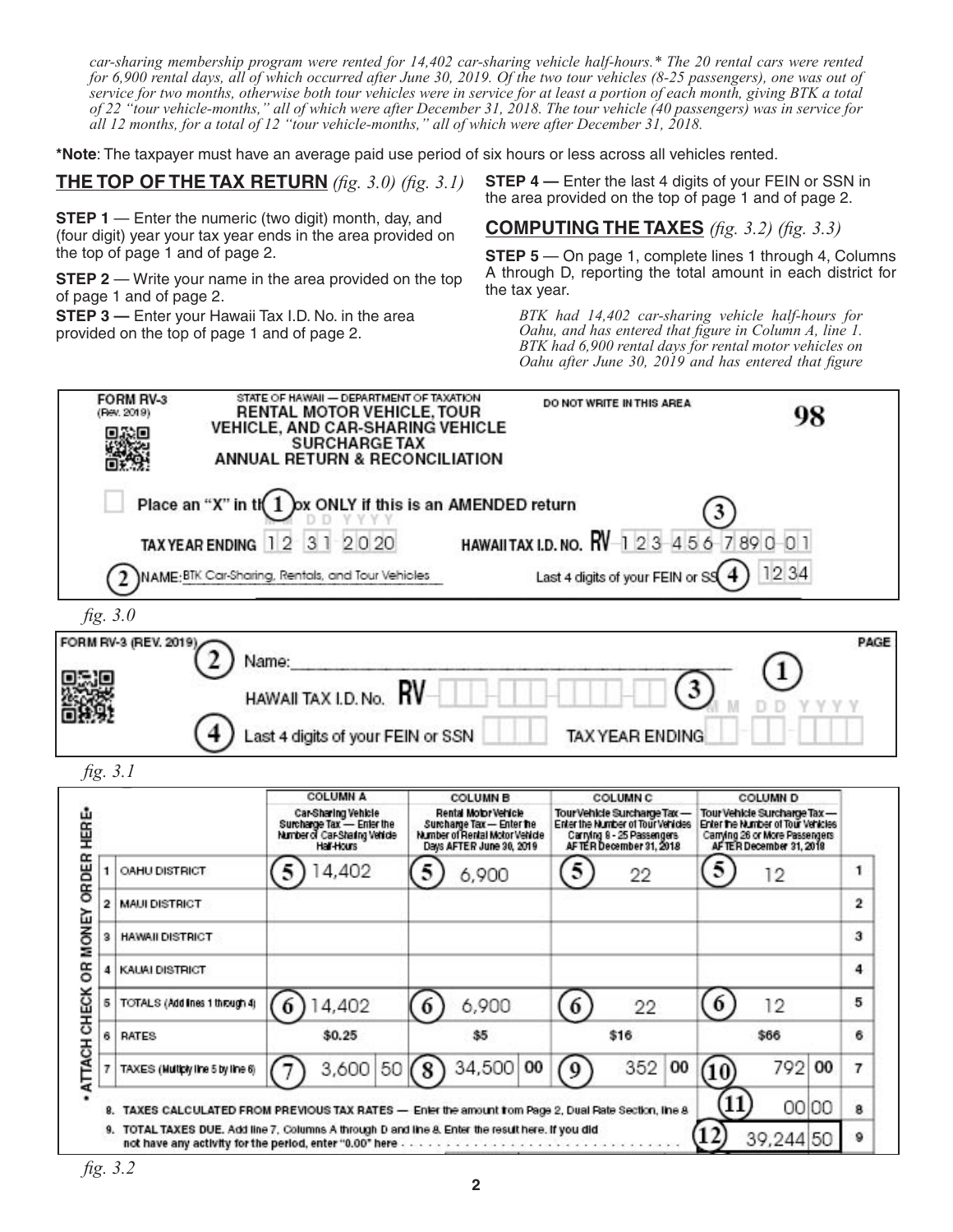*in Column B, line 1. BTK had 22 tour vehicle (8-25 passengers)-months on Oahu after December 31, 2018, and has entered that figure in Column C, line 1. BTK had 12 tour vehicle (40 passengers)-months on Oahu after December 31, 2018, and has entered that figure in Column D, line 1.* 

**STEP 6 —** On page 1, enter the totals for lines 1 through 4 of Columns A through D on line 5 for each column.

*In Column A, line 5, BTK has entered 14,402, the total car-sharing vehicle half-hours. In Column B, line 5, BTK has entered 6,900, the total number of rental motor vehicle days after June 30, 2019. In Column C, line 5, BTK has entered 22, the total number of tour vehicle (8-25 passengers)-months after December 31, 2018. In Column D, line 5, BTK has entered 12, the total number of tour vehicle (40 passengers)-months after December 31, 2018.* 

**STEP 7** — On page 1, in Column A, multiply the number entered on line 5 by the tax rate of \$0.25 (line 6), and enter the result on line 7.

*BTK has multiplied 14,402 (the number of half-hours entered on line 5) by \$0.25 (the tax rate listed on line 6)*  *to get \$3,600.50, which is entered in Column A, line 7 (14,402 x \$0.25 = \$3,600.50).*

**STEP 8** – On page 1, in Column B, multiply the number entered on line 5 by \$5 (line 6) and enter the result on line 7.

*BTK has multiplied 6,900 (the number of rental motor vehicle days entered on line 5) by \$5 (the tax rate listed on line 6) to get \$34,500, which is entered in Column B, line 7 (6,900 x \$5 = \$34,500).*

**STEP 9** — On page 1, in Column C, multiply the number entered on line 5 by the tax rate of \$16 (line 6), and enter the result on line 7.

*BTK has multiplied 22 (the number of tour vehicle (8- 25 passengers)-months entered on line 5) by \$16 (the tax rate listed on line 6) to get \$352, which is entered in Column C, line 7 (22 x \$16 = \$352).*

**STEP 10** — On page 1, in Column D, multiply the number entered on line 5 by the tax rate of \$66 (line 6), and enter the result on line 7.

*BTK has multiplied 12 (the number of tour vehicle (26 or more passengers)-months) entered on line 5 by* 

| 10. AMOUNTS ASSESSED DURING THE YEAR.                                                                                                                                                                                                                                                                                                                                                                                                                                 | PENALTY                                                                                                                                                                                                                                                                               |                 |                    |
|-----------------------------------------------------------------------------------------------------------------------------------------------------------------------------------------------------------------------------------------------------------------------------------------------------------------------------------------------------------------------------------------------------------------------------------------------------------------------|---------------------------------------------------------------------------------------------------------------------------------------------------------------------------------------------------------------------------------------------------------------------------------------|-----------------|--------------------|
|                                                                                                                                                                                                                                                                                                                                                                                                                                                                       | <b>INTEREST</b>                                                                                                                                                                                                                                                                       |                 |                    |
| 11. TOTAL AMOUNT. Add lines 9 and 10.                                                                                                                                                                                                                                                                                                                                                                                                                                 |                                                                                                                                                                                                                                                                                       |                 | 4) 39, 244 50      |
| 12. TOTAL TAXES PAID on Forms RV-2 (and the Annual return if this<br>is an Amended return) less any retunds received for the tax year.<br>13. Additional assess $\sqrt{17}$ aid for the tax year, if includ $\sqrt{18}$ ine 9.<br>INTEREST \$<br>14. PENALTIES \$<br>15. TOTAL FAYMENTS MADE FOR THE TAX YEAR. (Add lines 12 thru 14)<br>16. CREDIT CLAIMED ON ORIGINAL ANNUAL RETURN. (For Amended Return ONLY).<br>18. CREDIT TO BE REFUNDED. Line 17 minus line 11 | Paid.<br>15                                                                                                                                                                                                                                                                           | 39,244 50<br>23 |                    |
| 19. ADDITIONAL TAXES DUE. Line 11 minus line 17                                                                                                                                                                                                                                                                                                                                                                                                                       |                                                                                                                                                                                                                                                                                       |                 |                    |
| 20. FOR LATE FILING ONLY                                                                                                                                                                                                                                                                                                                                                                                                                                              | PENALTY<br><b>INTEREST</b>                                                                                                                                                                                                                                                            |                 |                    |
|                                                                                                                                                                                                                                                                                                                                                                                                                                                                       |                                                                                                                                                                                                                                                                                       |                 |                    |
| 22. PLEASE ENTER THE AMOUNT OF YOUR PAYMENT. Attach a check or money order payable to                                                                                                                                                                                                                                                                                                                                                                                 | "HAWAII STATE TAX COLLECTOR" to Form RV-3. Witte"RV," the fing period, your Hawaii Tax I.D. No., and your daytme<br>phone number on your check ormoney order. If you are NOT submitting a payment with this return, enter *0.00" here.                                                |                 |                    |
|                                                                                                                                                                                                                                                                                                                                                                                                                                                                       | DECLARATION: I declare, under the penalties set forth in section 231-38, HRS, that this is a true and correct return, prepared in accordance with the provisions of the Re<br>Motor Vehicle, Tour Vehicle, and Car-Sharing Vehicle Surcharge Tax Law and the rules issued thereunder. |                 |                    |
|                                                                                                                                                                                                                                                                                                                                                                                                                                                                       | IN THE CASE OF A CORPORATION OR PARTNERSHIP. THIS RETURN MUST BE SIGNED BY AN OFFICER, PARTNER OR MEMBER, OR DULY AUTHORIZED AGENT.                                                                                                                                                   |                 |                    |
|                                                                                                                                                                                                                                                                                                                                                                                                                                                                       |                                                                                                                                                                                                                                                                                       | 4/20/21         | $(808)$ 123-45 $($ |
| Betty T. Kealoha                                                                                                                                                                                                                                                                                                                                                                                                                                                      | Owner                                                                                                                                                                                                                                                                                 |                 |                    |

*fig. 3.3*

*\$66 (the tax rate listed on line 6) to get \$792, which is entered in Column D, line 7 (12 x \$66 = \$792).*

**STEP 11 —** On page 2, complete lines 1 through 7 of Columns B, C and D. Enter the sum of line 7, Columns B, C and D in line 8 of Column D and in line 8 on page 1.

*BTK has entered "00.00" in line 8 on page 1, because BTK has no motor vehicle rental days before July 1, 2019 and no use of a tour vehicle for a period before January 1, 2019 in the tax year being reported.*

### **FINISHING THE TAX RETURN** *(fig. 3.3)*

**STEP 12 —** On page 1, add line 7, Columns A through D and line 8 and enter the result on line 9. This is the total tax due. **CAUTION: LINE 9 MUST BE FILLED IN.** If you do not have any RV tax activity and therefore have no tax due, enter "0.00" on line 9.

*BTK has added \$3,600.50, \$34,500, \$352 and \$792, for a total of \$39,244.50 which is entered on line 9.*

**STEP 13 – Add all the penalties and interest which have** been assessed on taxes owed on the periodic tax returns for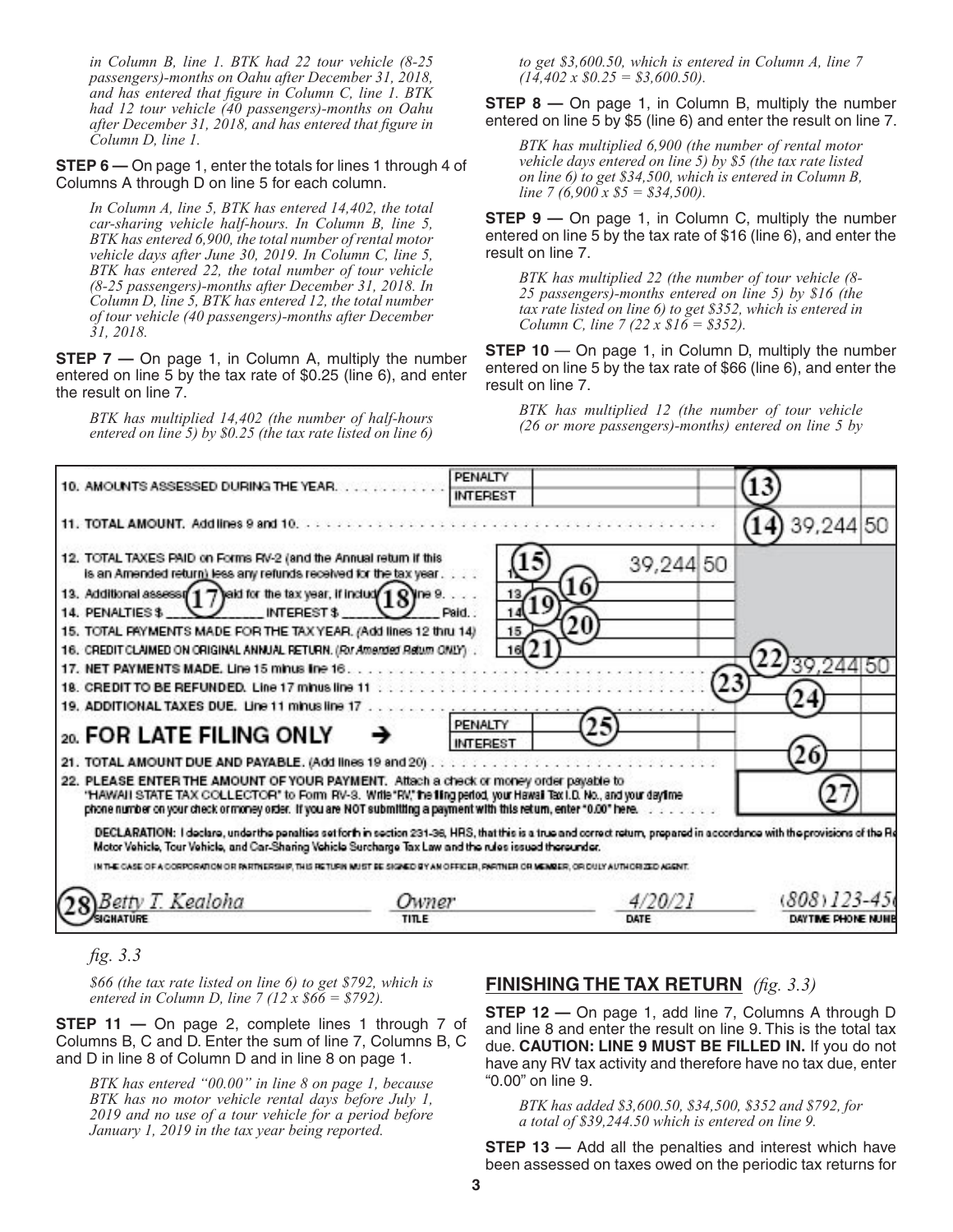the taxable year, enter the results to the right of "PENALTY" and "INTEREST," and enter the total of the two amounts on line 10.

**STEP 14** – Add lines 9 and 10, and enter the total on line 11, "TOTAL AMOUNT."

**STEP 15 – Add the total amount of rental motor vehicle,** tour vehicle, and car-sharing vehicle surcharge taxes paid with your periodic tax returns and any delinquency notices for the taxable year, less any refunds received for the taxable year. Enter this amount on line 12, "TOTAL TAXES PAID ON MONTHLY, QUARTERLY, OR SEMIANNUAL RETURNS FOR THE PERIOD (and the Annual Return if this is an Amended Return) LESS ANY REFUNDS RECEIVED FOR THE TAX YEAR."

**STEP 16 —** Enter the amount of tax paid with any assessment notices for the taxable year, if included on line 9, on line 13.

**STEP 17** — Enter the amount of any penalty paid with your periodic tax returns, delinquency notices, or assessment notices for the taxable year on line 14 in the space provided to the right of "PENALTIES \$."

**STEP 18** — Enter the amount of any interest paid with your periodic tax returns, delinquency notices, or assessment notices for the taxable year on line 14 in the space provided to the right of "INTEREST \$."

**STEP 19** — Add the amount of penalty and interest paid, and enter the total on line 14.

**STEP 20 —** Add the amounts on lines 12, 13, and 14, and enter the total on line 15, "TOTAL PAYMENTS MADE FOR THE TAX YEAR."

**STEP 21 -** Leave line 16 blank (to be used for Amended Returns ONLY).

**STEP 22 —** Subtract line 16 from line 15 and enter the "NET PAYMENTS MADE" on line 17.

**STEP 23 —** Compare the amounts on lines 11 and 17. If the amount on line 11 is **THE SAME AS** line 17, go on to Step 27.

If the amount on line 11 is **LESS THAN** line 17, subtract line 11 from line 17, and enter the result on line 18, "CREDIT TO BE REFUNDED." Go to Step 27.

**STEP 24 —** If the amount on line 11 is **MORE THAN** line 17, subtract line 17 from line 11 and enter the "ADDITIONAL TAXES DUE" on line 19. This is your taxes now due and payable. Calculate penalty and interest on this amount if the annual return is filed after the due date.

**STEP 25 –** After computing the penalty and interest amounts, enter the results to the right of "PENALTY" and "INTEREST" and enter the total of the two amounts on line 20.

If you are unable to compute the penalty and interest, leave these lines blank. The Department will compute the charges for you and send you a bill.

**STEP 26 —** If you have taxes due now, add the amounts on lines 19 and 20 and enter the "TOTAL AMOUNT DUE AND PAYABLE" on line 21.

**STEP 27 — NOTE:** If you are NOT submitting a check with your return, enter "0.00" on line 22.

Write the "AMOUNT OF YOUR PAYMENT," including any penalty and interest, on line 22. Attach your check or money order for this amount payable to "Hawaii State Tax Collector" in U.S. dollars drawn on any U.S. bank where indicated on the front of the return. Write "RV," the filing period, your Hawaii Tax I.D. No., and your daytime phone number on your check or money order. **DO NOT SEND CASH.**

Send your check or money order and the return to:

Hawaii Department of Taxation P.O. Box 2430 Honolulu, HI 96804-2430

# **SIGNING THE RETURN** *(fig. 3.3)*

**STEP 28** — Sign your tax return. The sole proprietor, a partner or member, corporate officer, or an authorized agent must sign the return, state his/her title, write the date the return is signed, and write a daytime contact phone.

# **INSTRUCTIONS FOR TAXPAYERS WHOSE TAX YEAR INCLUDES DUAL RATES** *(fig. 3.4) (fig. 3.5)*

**The following example is for a taxpayer reporting for a fiscal year that includes both January 1, 2019 and July 1, 2019. The circled numbers on page 2 of the sample form correspond to the steps in the instructions.**

*Example: The taxpayer, BTK Car-Sharing, Rentals, and Tour Vehicles (BTK), with Hawaii Tax I.D. No. RV-123-456-7890-01, files its annual return for the taxable year. On Oahu, BTK operated one tour vehicle (8-25 passengers) for two months before January 1, 2019 and one tour vehicle (40 passengers) for three months before January 1, 2019. BTK also had 500 motor vehicle rental days that occurred before July 1, 2019.*

#### **STEP 29 —** On page 2, complete lines 1 through 4, Columns B through D.

*BTK had 500 rental days for motor vehicles prior to July 1, 2019 and has entered that number in Column B, line 1 and line 5. BTK had 2 tour vehicle (8-25 passengers) months on Oahu and has entered that number in Column C, line 1 and line 5. BTK had 3 tour vehicle (40 passenger)-months on Oahu prior to January 1, 2019 and has entered that number in Column D, line 1 and line 5.*

#### **STEP 30 –** On page 2, complete line 7 of Columns B, C and D.

*BTK has multiplied 500 (the number of motor vehicle rental days prior to July 1, 2019) by \$3 (the tax rate on line 6) to get \$1,500, which is entered in Column B, line 7. BTK has multiplied 2 (the number of tour vehicle (8-25 passengers)-months on Oahu before January 1, 2019 by \$15 (the tax rate on line 6) to get \$30, which is entered in Column C, line 7. BTK has multiplied 3 (the number of tour vehicle (40 passenger)-months on Oahu*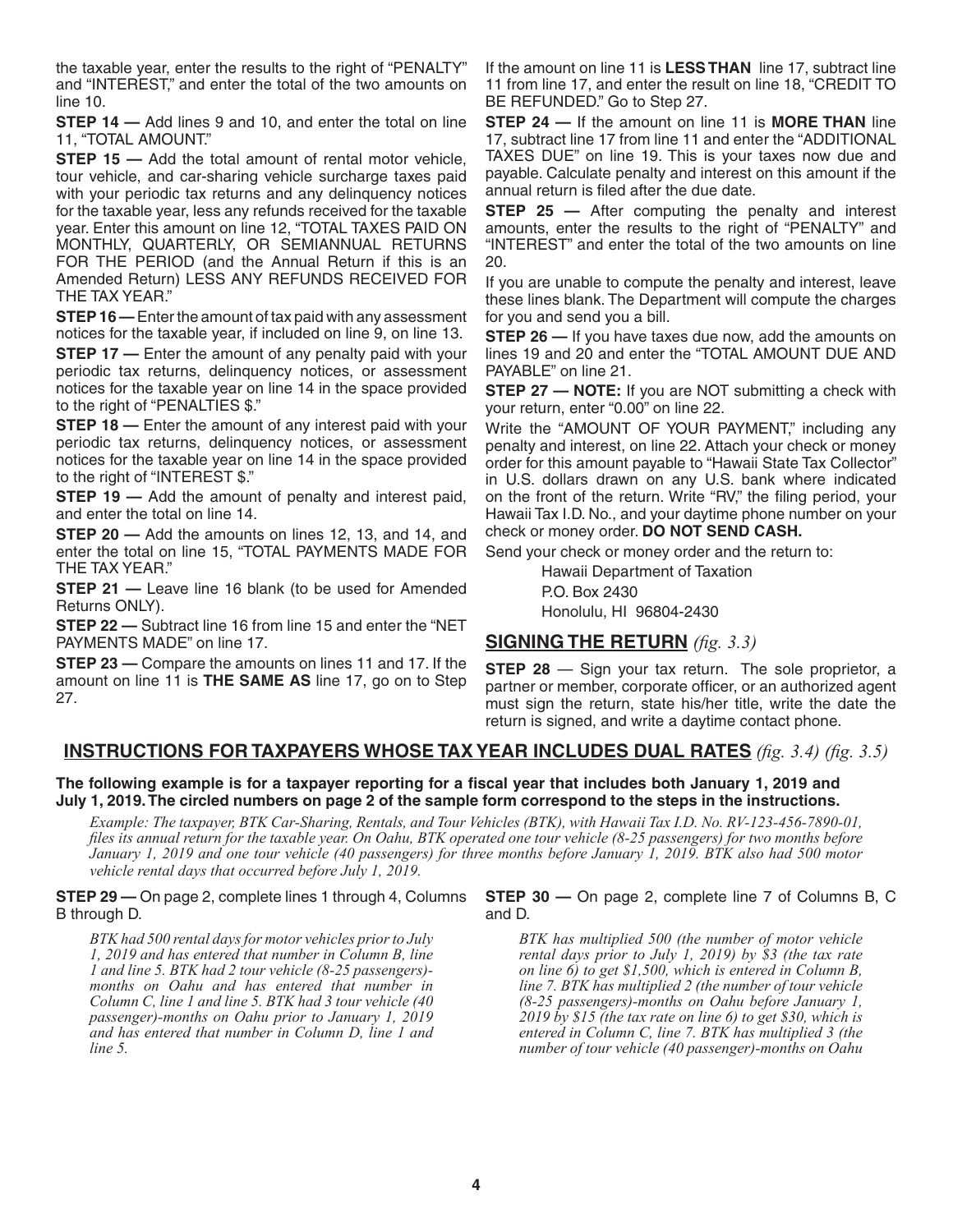|                                                                                          |                                                                                                                    | <b>COLUMN B</b> |                                                                                                                              | <b>COLUMN C</b>       |                                                                                                                                 | <b>COLUMN D</b> |    |                |
|------------------------------------------------------------------------------------------|--------------------------------------------------------------------------------------------------------------------|-----------------|------------------------------------------------------------------------------------------------------------------------------|-----------------------|---------------------------------------------------------------------------------------------------------------------------------|-----------------|----|----------------|
|                                                                                          | Rental Motor Vehicle<br>Surcharge Tax -<br>Enter the Number of Rental<br>Molor Vehicle Days<br>BEFORE July 1, 2019 |                 | Tour Vehicle Surcharge Tax -<br>Enter the Number of Tour<br>Vehicles Carrying 8 - 25<br>Passengers<br>BEFORE January 1, 2019 |                       | Tour Vehicle Surcharge Tax-<br>Enter the Number of Tour<br>Vehicles Carrying 26 or<br>More Passengers<br>BEFORE January 1, 2019 |                 |    |                |
| <b>OAHU DISTRICT</b>                                                                     |                                                                                                                    | 500             |                                                                                                                              | $\overline{2}$        |                                                                                                                                 | 3               |    |                |
| $\overline{\mathbf{2}}$<br><b>MAUI DISTRICT</b>                                          |                                                                                                                    |                 |                                                                                                                              |                       |                                                                                                                                 |                 |    | $\overline{2}$ |
| 3<br><b>HAWAII DISTRICT</b>                                                              |                                                                                                                    |                 |                                                                                                                              |                       |                                                                                                                                 |                 |    | з              |
| KAUAI DISTRICT<br>4                                                                      |                                                                                                                    |                 |                                                                                                                              |                       |                                                                                                                                 |                 |    | 4              |
| TOTALS (Add lines 1 finough 4)<br>5                                                      | 29                                                                                                                 | 500             | y                                                                                                                            | $\mathfrak{D}$        |                                                                                                                                 | 3               |    | 5              |
| 6<br><b>RATES</b>                                                                        | \$3                                                                                                                |                 | \$15                                                                                                                         |                       | \$65                                                                                                                            |                 |    | 6              |
| TAXES (Multiply line 5 by line 6)<br>7                                                   | 30                                                                                                                 | 1,500<br>00     | 30)                                                                                                                          | 30 <sup>2</sup><br>00 | (30                                                                                                                             | 195             | 00 | 7              |
| Add line 7, Columns B, C and D and enter the result here an $J \bot$ lage 1, line 8<br>8 |                                                                                                                    |                 |                                                                                                                              |                       |                                                                                                                                 | 1,725           | 00 | 8              |

*fig. 3.4*

31 1,725 00 8. TAXES CALCULATED FROM PREVIOUS TAX RATES - Enter the amount from Page 2, Dual Rate Section, line 8 9. TOTAL TAXES DUE. Add line 7, Columns A through D and line 8. Enter the result here. If you did not have any activity for the period, enter "0.00" here . . . . . . . . . . . *.* PENALTY

*fig. 3.5*

*before January 1, 2019 on line 5) by the \$65 (the tax rate on line 6) to get \$195, which is entered in Column D, line 7.*

**STEP 31 — On page 2, complete line 8 of Column D and** enter the result on line 8 on page 1.

*BTK has entered the sum of line 7, Columns B, C and D, (\$1,725) in line 8 of Column D and in line 8 on page 1.*

# **INSTRUCTIONS FOR FILING AN AMENDED FORM RV-3**

If you file your Form RV-3 and later become aware of any changes you must make to the reported number of carsharing vehicle half-hours, the number of rental motor vehicle days, and/or the number of tour vehicle-months, you may file an amended return on Form RV-3 to change the Form RV-3 you already filed.

Complete your amended Form RV-3 as follows:

- Put an "X" in the box at the top of page 1 of the Form RV-3 to designate that this is an amended return (see *fig. 3.0)*.
- 2. Enter the correct number of car-sharing vehicle halfhours, the number of rental motor vehicle days, and/ or the number of tour vehicle-months, and amounts of taxes due which should have been reported on the original Form RV-3. Follow Steps 1 through 12 above used to complete your original return. (**Note:** Entries which were correctly reported on the original Form RV-3 also must be entered on the appropriate line(s). **Failure to do so will result in a change from the amount to -0-.**)
- 3. Enter on line 10 the amounts of any penalty and/or interest assessed as of the date the amended return is filed. Penalty and interest are generally assessed because the original returns were filed after the filing deadline or because the taxes due were not paid in full by the filing deadline.
- 4. Enter on line 12 the total amount of taxes, additional assessments, and penalty and/or interest paid less any refunds received for the tax year. Include payments made with the original periodic and annual returns, as well as any supplemental payments made after they were filed. REMINDER: Payments are applied first to recover costs incurred by the Department, then to any interest due, then to penalties, and finally, to taxes.
- 5. Enter on line 16 the amount of credit claimed on your original Form RV-3.
- 6. Subtract line 16 from line 15 and enter the "NET PAYMENTS MADE" on line 17.